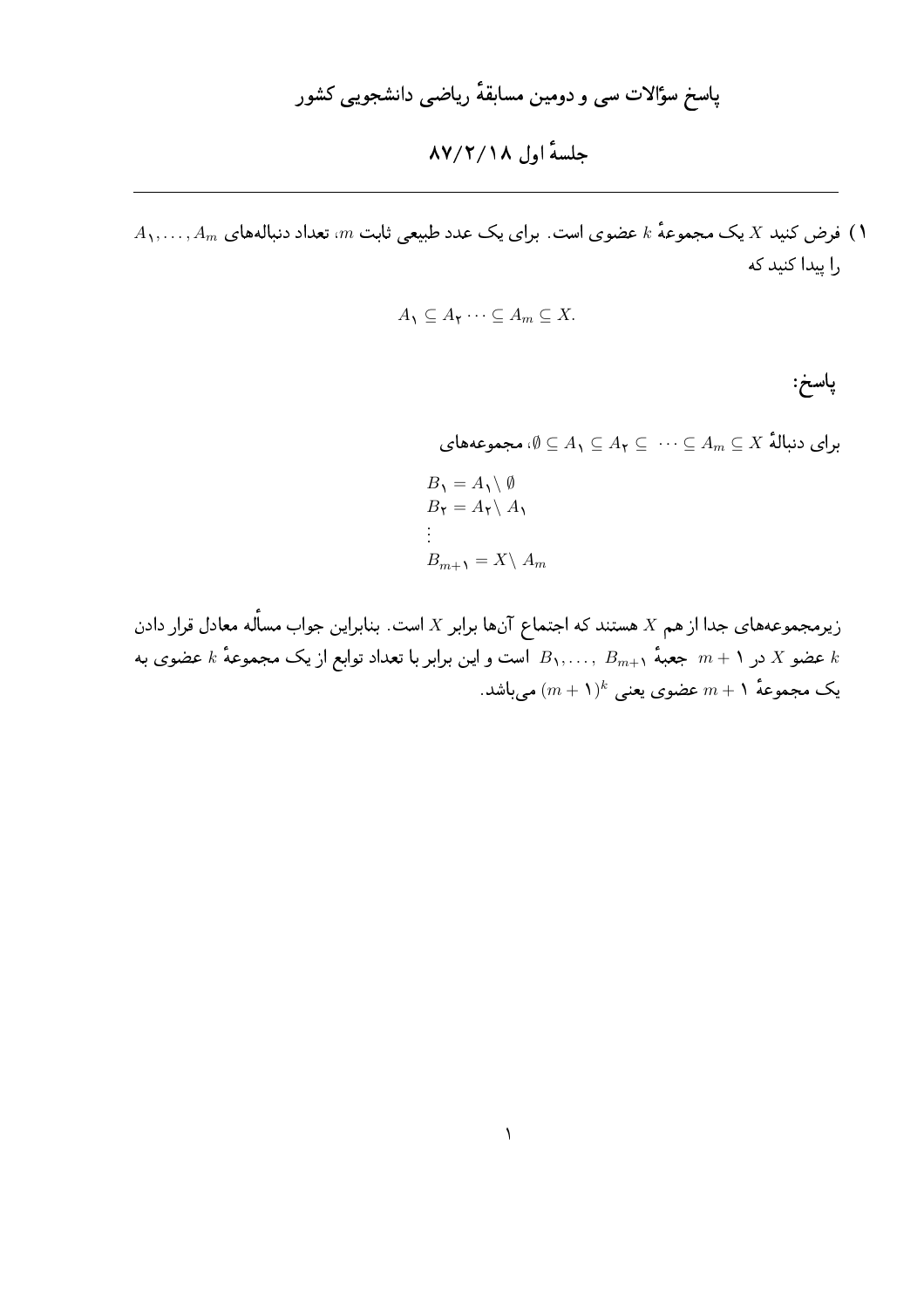نورض کنید  $A_1, A_2, \ldots, A_n$  ماتریس هایی  $k \times k$ ، خودتوان و با درایههای حقیقی باشند. ثابت کنید:  $\blacktriangledown$ 

$$
rank(I - A_1 A_1 \cdots A_n) \le N(A_1) + N(A_1) + \cdots + N(A_n).
$$

ا منظور از (N(B) و rank(B) بهترتیب پوچی و رتبه  $B$  میباشد.)

پاسخ:

 $\operatorname{rank}(I-A)=\operatorname{N}(A)$  توجه کنید که اگر A یک ماتریس خودتوان باشد، آنگاه بسادگی میتوان نشان داد که پس حکم به ازای ۱ $n=1$  برقرار است. حال به روش استقرای ریاضی، فرض کنید حکم به ازای  $n=k$  درست باشد و  $A_1$ ،  $A_2$ ،...،  $A_{k+1}$  ماتریسهایی خودتوان باشند. داریم:

$$
\operatorname{rank}(I - A_1 A_\mathbf{Y} \cdots A_{k+1}) = \operatorname{rank}((I - A_1)A_\mathbf{Y} \cdots A_{k+1} + I - A_\mathbf{Y} \cdots A_{k+1})
$$
  
\n
$$
\leq \operatorname{rank}(I - A_1) + \operatorname{rank}(I - A_\mathbf{Y} \cdots A_{k+1})
$$
  
\n
$$
\leq \operatorname{N}(A_1) + \operatorname{N}(A_\mathbf{Y}) + \cdots + \operatorname{N}(A_{k+1})
$$

و بنا بر استقرای ریاضی، اثبات کامل است.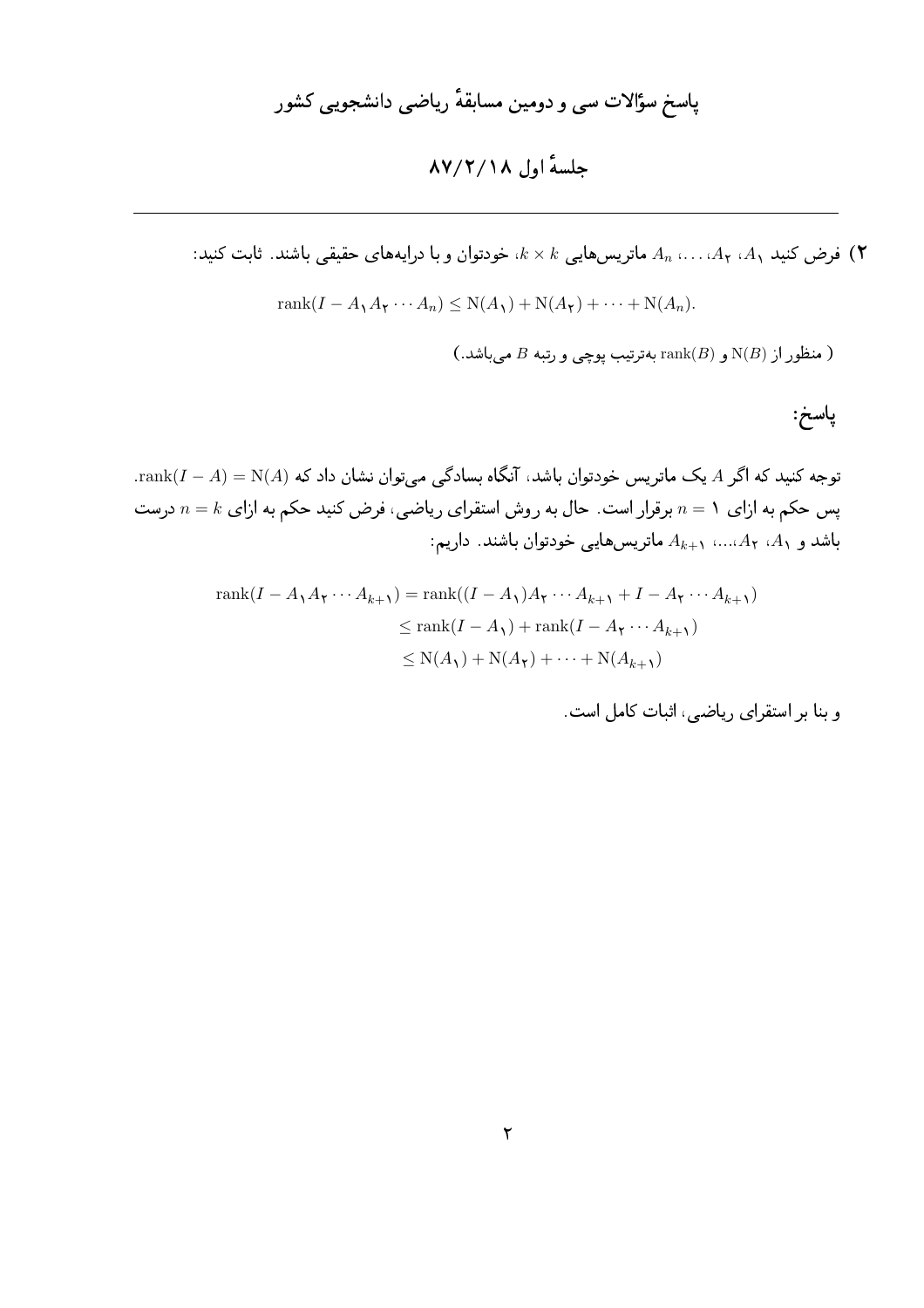### حلسةُ أول ١٨/٢/٢٨

فرض کنید  $f$  یک تابع مختلط تام و $\psi_1,w_2\in w_1, w_2\in w_1, w_2$  به گونهای باشند که  $\frac{w_1}{w_2}\in\mathbb{C}\setminus\overline{\mathfrak{g}}$  نشان دهید اگر برای هر داشته باشیم  $f(z + w_1) = f(z) = f(z + w_1)$ ، آنگاه  $f$  ثابت است.

## پاسخ:

 $a \in \mathbb{C}$  به سادگی میتوان دید که برای هر  $m$  و  $n$  صحیح و هر

$$
f(z + mw_1 + nw_1) = f(z).
$$

حالت اول. فرض کنید  $\frac{w_1}{w_1}$  حقیقی نباشد. در این صورت ۰ و ۱ $w_1$  و ۲ $w$  در یک راستا قرار نمیگیرند. متوازیالاضلاعیی با رئوس ْ ، $w$ ، ۰، ۰، س و  $w_{\rm Y}$  را در نظر بگیرید. تابع  $f$  روی ناحیه محدود به این متوازیالاضلاع کراندار است و از آنجایی که این تابع با دو دورهٔ تناوب ۵۰٫ و ۵۲٫ متناوب است این ویژگی در همهٔ صفحهٔ مختلط معتبر است. به بیان دقیقتر با توجه به این که  $w_1$  و  $w_7$  به عنوان دو بردار در صفحه روی ميدان & مستقل خطي هستند، هر عضو صفحه توسط آنها توليد مي شود و لذا اعداد حقيقي  $x$  و y وجود دارند که  $xyw_1 + yw_2 = x$ . در نتیجه

$$
f(z) = f(xw_1 + yw_1) = f(([x] + x - [x])w_1 + ([y] + y - [y])w_1) = f((x - [x])w_1 + (y - [y])w_1).
$$

اما  $(w - [y])w + (y - [y])w$ ) نقطهای در متوازیالاضلاع یاد شده است، پس  $f$  کراندار است و از قضیهٔ ليوويل نتيجه مي شود كه ثابت است.

حالت دوم. فرض کنید  $\frac{w_1}{w_{\rm{r}}} = r = \frac{w_1}{w_{\rm{r}}}$  عددی حقیقی و گنگ باشد. به دلیل گنگ بودن  $r$ ، مجموعهٔ در & جگال است و لذا  $\{m,n\in\mathbb{Z}\}$  شامل یک زیرمجموعهٔ کراندار و  $\{mr+n\}$  ( $m\neq m+1$ نامتناهی در C است. f روی تمام نقاط این مجموعه برابر (۰) f است و در نتیجه f ثابت است.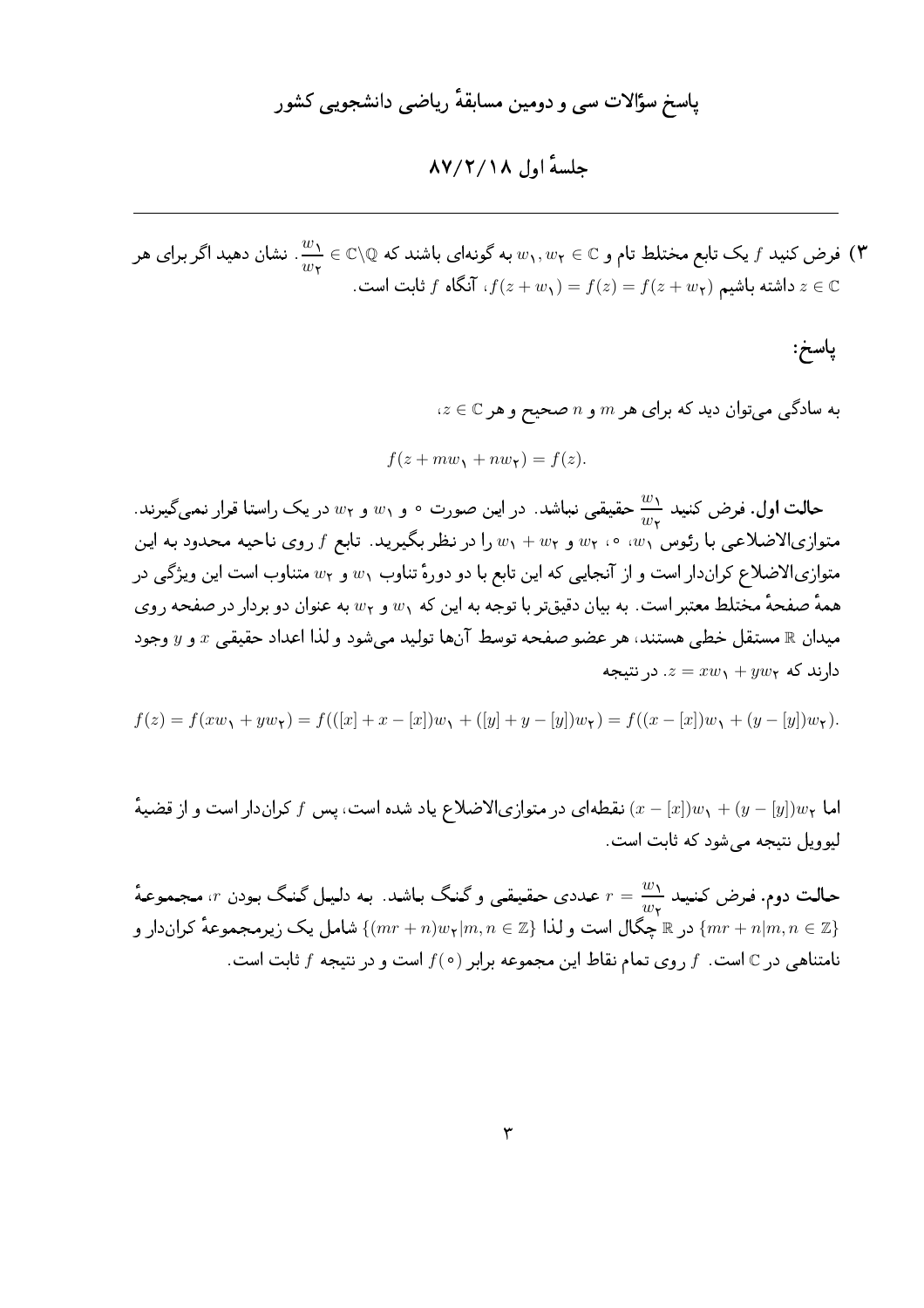### جلسة اول ١٨/٢/٢٨

) فرض کنید A و B دو نقطهً متمایز روی یک سهمی و 7 ≤ n عددی طبیعی باشد.  
الف. نشان دهید میتوان ۲ – ۱، نقطهٔ ۸/۰…۰,۲– ۹، را بین 4 و B روی سهمی طوری انتخاب کرد که  
مساحت ۳ ضلعی محدب B<sub>7</sub>…۲,۰…۲<sub>7</sub>، ۸۰۰ ۸- ۸۸ بیشترین مقدار ممکن شود.  
ب. ثابت کنید نسبت مساحت �n ضلعی حاصل در قسمت الف به مساحت قطاع سهمی تنها تابعی از ۱۵ و  
راهنمایی: با توجه به این که تمام سهمیها متشابه هستند، مسالّه را برای سهمی 
$$
y = x<sup>ا</sup> یات کنید. ابتدا  
حالت ۳ = ۱۰ را بررسی کنید.
$$

پاسخ:

الف. با توجه به راهنمایی، A را برابر نقطهٔ  $(a,a^{\intercal})$  و B را برابر نقطهٔ  $(b,b^{\intercal})$  می $\mathcal{Z}_{\mathbf{x}}$ یم که هر دو روی سهمی . متناظر با تابع  $f(x) = f(x)$  قرار دارند و  $a < b$ . مجموعهٔ X را به شکل زیر تعریف میکنیم

$$
X = \{(x_1, x_1, \dots, x_{n-\tau}) \in [a, b]^{n-\tau} \mid x_1 \le x_1 \le \dots \le x_{n-\tau}\}\
$$

ن ريرمجموعهٔ بسته و كراندار  $\mathbb{R}^{n-1}$  و در نتيجه فشرده است. اگر قرار دهيم  $P_i=(x_i,x_i^{\mathsf{Y}})$ ، آنگاه  $X$  $\lambda(f(x)=x^{\mathsf{T}}$  یک  $n$  ضلعی محدب و احتمالاً تباهیده است. با توجه به پیوسته بودن تابع $AP_{\mathsf{Y}}\cdots P_{n-\mathsf{Y}}B$ نگاشتی که به هر عضو X مساحت n ضلعی  $P_n$ ۲۰۰  $P_n$  را نسبت می دهد پیوسته است. با توجه به این  $(x_1, x_1, \ldots, x_{n-1}) \in X$  که هر تابع حقیقیی پیوسته روی یک فضای فشرده ناتهیی بیشینه خود را میگیرد،  $(X \setminus X)$ وجود دارد که مساحت  $P_n, \cdots P_{n-1}$  بیش ترین مقدار ممکن است. این چند ضلعی نمیتواند تباهیده باشد زیرا با جابهجایی نقطههای روی هم افتاده، یک چندضلعی با مساحت بیش تر به وجود می آید. ب. مساحت قطاع سهمی به صورت زیر، با کم کردن انتگرال زیر سطح سهمی از ذوزنقهٔ بین وتر AB و محور افقی، به دست می آید.

$$
S = \frac{f(b) + f(a)}{\gamma} (b - a) - \int_a^b f = \frac{b^{\gamma} + a^{\gamma}}{\gamma} (b - a) - \frac{\gamma}{\gamma} (b^{\gamma} - a^{\gamma})
$$

$$
= \frac{b - a}{\gamma} (\gamma (b^{\gamma} + a^{\gamma}) - \gamma (b^{\gamma} + ba + a^{\gamma})) = \frac{(b - a)^{\gamma}}{\gamma}
$$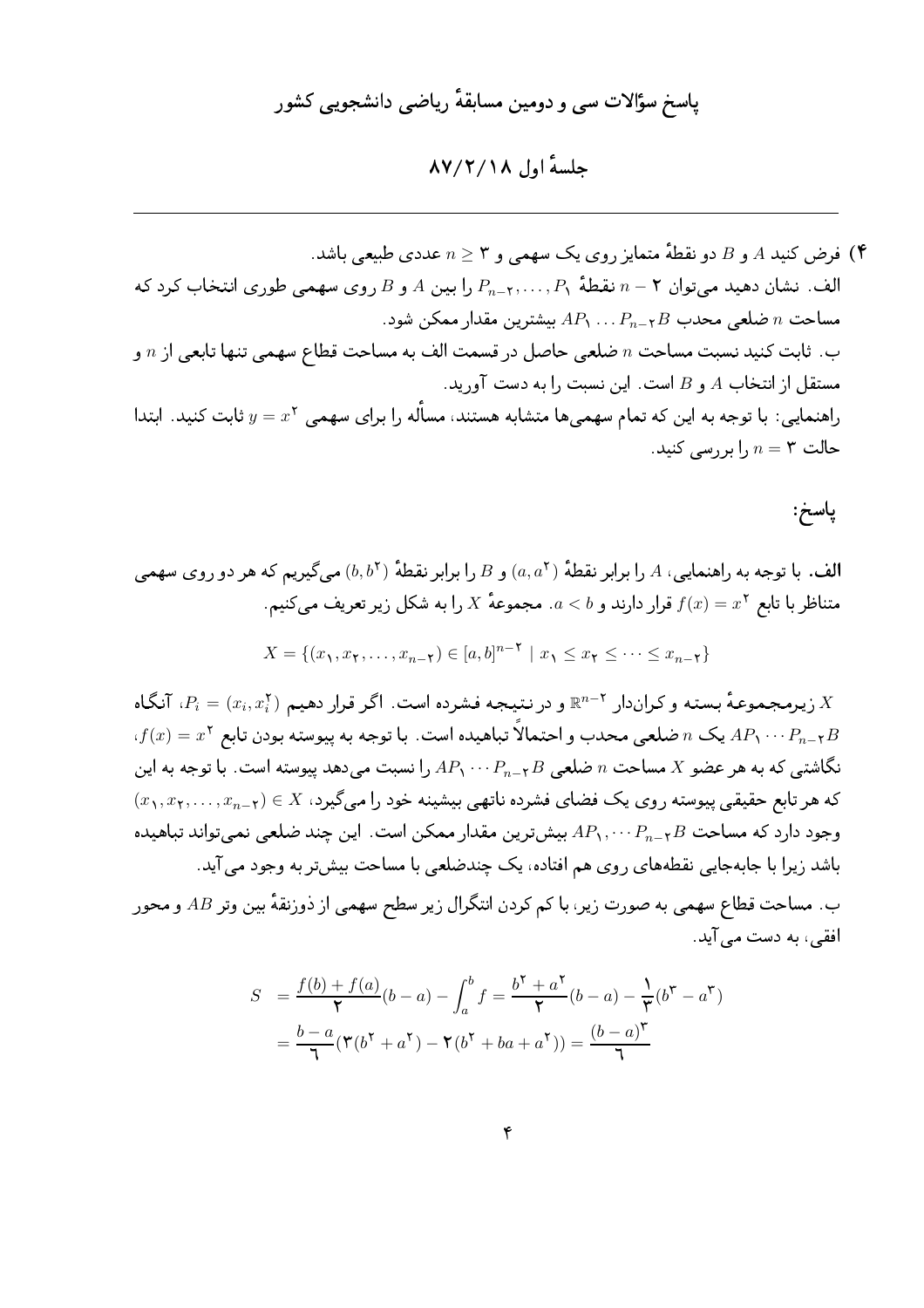## جلسة اول ١٨/٢/١٨

$$
S_n = \frac{b^{\mathsf{T}} + a^{\mathsf{T}}}{\mathsf{Y}} (b - a) - \sum_{k=1}^{n-1} \frac{x_k^{\mathsf{T}} + x_{k-1}^{\mathsf{T}}}{\mathsf{Y}} (x_k - x_{k-1})
$$
  
\n
$$
= \frac{b - a}{\mathsf{Y}(n-1)} ((n-1)(b^{\mathsf{T}} + a^{\mathsf{T}}) - \sum_{k=1}^{n-1} ((a + \frac{k}{n-1}(b - a))^{\mathsf{T}} + (a + \frac{k-1}{n-1}(b - a))^{\mathsf{T}}))
$$
  
\n
$$
= \frac{b - a}{\mathsf{Y}(n-1)} ((n-1)(b^{\mathsf{T}} - a^{\mathsf{T}}) - \frac{\mathsf{T}a(b - a)}{n-1} \sum_{k=1}^{n-1} (\mathsf{T}k - 1) - \frac{(b - a)^{\mathsf{T}}}{(n-1)^{\mathsf{T}}} \sum_{k=1}^{n-1} (k^{\mathsf{T}} + (k-1)^{\mathsf{T}}))
$$
  
\n
$$
= \frac{(b - a)^{\mathsf{T}}}{\mathsf{Y}(n-1)^{\mathsf{T}}} ((n-1)^{\mathsf{T}} (b + a) - \mathsf{T}a(n-1)^{\mathsf{T}} - (b - a) \frac{n-1}{\mathsf{T}} (\mathsf{T}n^{\mathsf{T}} - \mathsf{T}n + \mathsf{T}))
$$
  
\n
$$
= \frac{(b - a)^{\mathsf{T}}}{\mathsf{T}(n-1)^{\mathsf{T}}} (n^{\mathsf{T}} - \mathsf{T}n)
$$

و در نتیجه  $n$  است.  $\displaystyle\frac{S_n}{S}=\frac{n(n-1)}{(n-1)^{1}}=1-\frac{1}{(n-1)^{1}}$  که تنها تابع  $n$  است.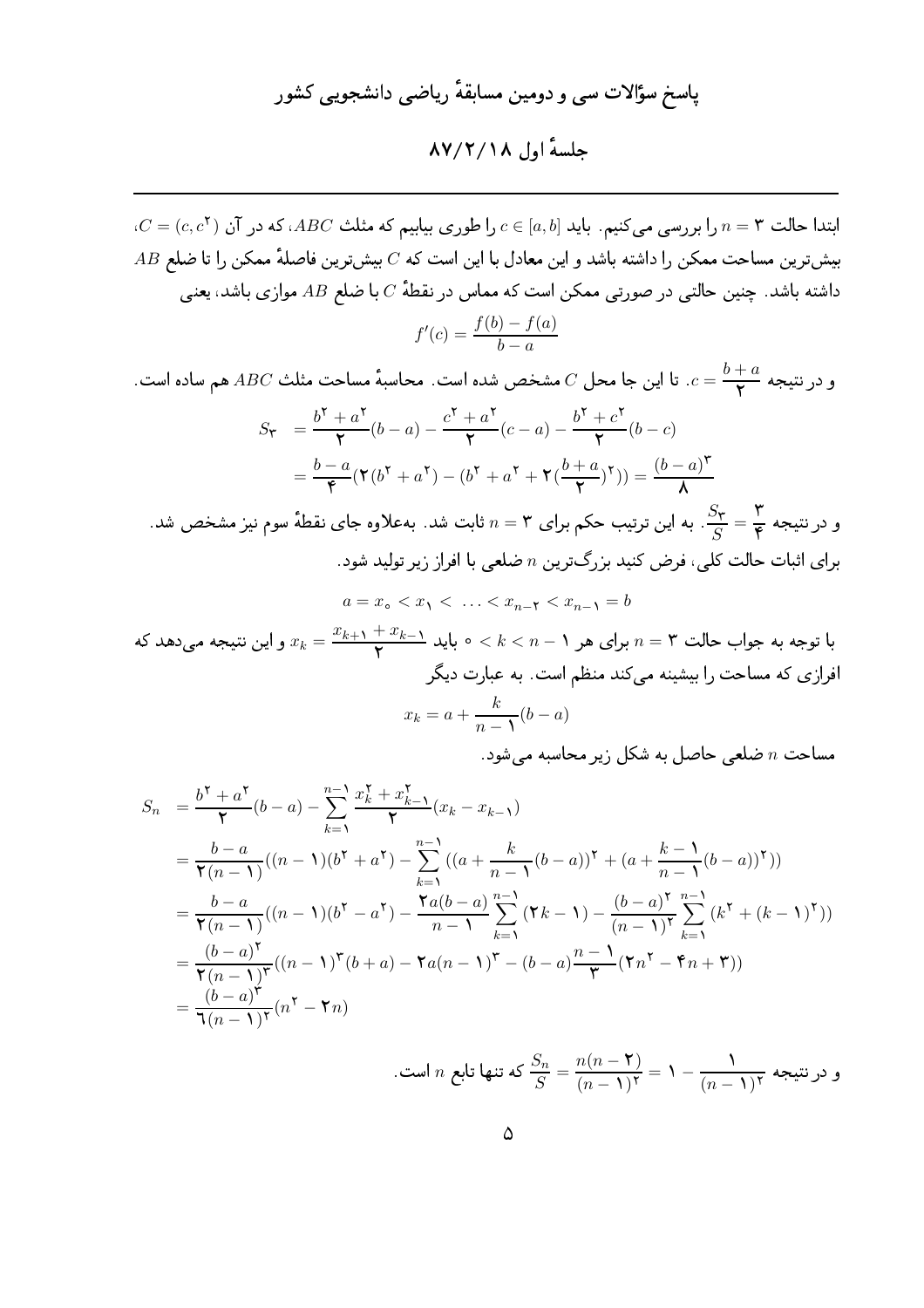### حلسةُ أول ١٨/٢/٢٨

نیرمجموعهٔ غیرتهیی  $S$  از خانههای یک صفحهٔ شطرنجی  $n\times n$  را زوج میگوییم هر گاه از هر سطر و ستون (۵ صفحهٔ شطرنجی تعدادی زوج خانه متعلق به  $S$  باشد. حداقل  $k$  چقدر باشد تا مطمئن شویم هر زیرمجموعهٔ عضوي از خانهها شامل يک زيرمجموعهٔ زوج است.  $k$ 

پاسخ:

جواب ٢ $k=1$  است. ابتدا توجه کنید که زیرمجموعههایی با ١ $n-1$  عضو از صفحهٔ شطرنجی  $n\times n$  وجود دارند که شامل هیچ زیرمجموعهٔ زوجی نیستند. برای مثال خانههای روی قطر اصلی و زیر قطر اصلی را در نظر بگیرید.

اکنون با استقراء روی n ثابت میکنیم که انتخاب هر ۲n خانه از صفحهٔ شطرنجی زیرمجموعهای زوج دارد. نتیجه برای ۱ $n=1$  (به انتفاع مقدم) و ۲ $n=n$  به روشنبی برقرار است. فرض کنید یک صفحهٔ شطرنجی (۱ + n) × (۱ + n) داریم و ۲ + ۲n = (۱ + ۲) خانه از آن انتخاب شده است. اگر از هر سطر و ستون دقیقاً دو خانه انتخاب شده باشد که خود آن مجموعه زوج است. در هر یک از حالات زیر با حذف سطر و ستونبی مناسب به صفحهٔ شطرنجبی  $n\times n$  ای میرسیم که از آن حداقل ٢n خانه انتخاب شده است.

- الف \_ اگر از هر سطر دو خانه انتخاب شده باشد، اما از هر ستون دقیقاً دو خانه انتخاب نشده باشد به ستونی مانند  $j$  نگاه می کنیم که از آن حداکثر یک خانه انتخاب شده است. اگر از ستون  $j$  خانهای انتخاب شده باشد، مثلاً در سطر i، آنگاه سطر i را حذف مییکنیم. در صورتبی که از ستون  $j$  خانهای انتخاب نشده باشد سطری دلخواه را حذف میکنیم. ستون  $j$  را هم حذف میکنیم.
- ب \_ اگر ا<sub>ن</sub> سطری مانند i دقیقاً یک خانه انتخاب شده باشد، مثلاً در ستون i، آنگاه به ستون j نگاه میکنیم.  $i$ اگر از ستون  $j$ ، حداکثر ۲ خانه انتخاب شده باشد سطر  $i$  و ستون  $j$  را حذف می کنیم. اگر از ستون  $j$ بیش تر از دو خانه انتخاب شده باشد، ستونبی مانند / وجود دارد که از آن حداکثر یک خانه انتخاب شده است. در این صورت ستون  $j'$  و سطر  $i$  را حذف می کنیم.
- ج \_ اگر از سطری مانند i هیچ خانهای انتخاب نشده باشد، ستونی مانند j وجود دارد که از آن حداکثر ۲ خانه انتخاب شده است، سطر  $i$  و ستون  $j$  را حذف مى كنيم.